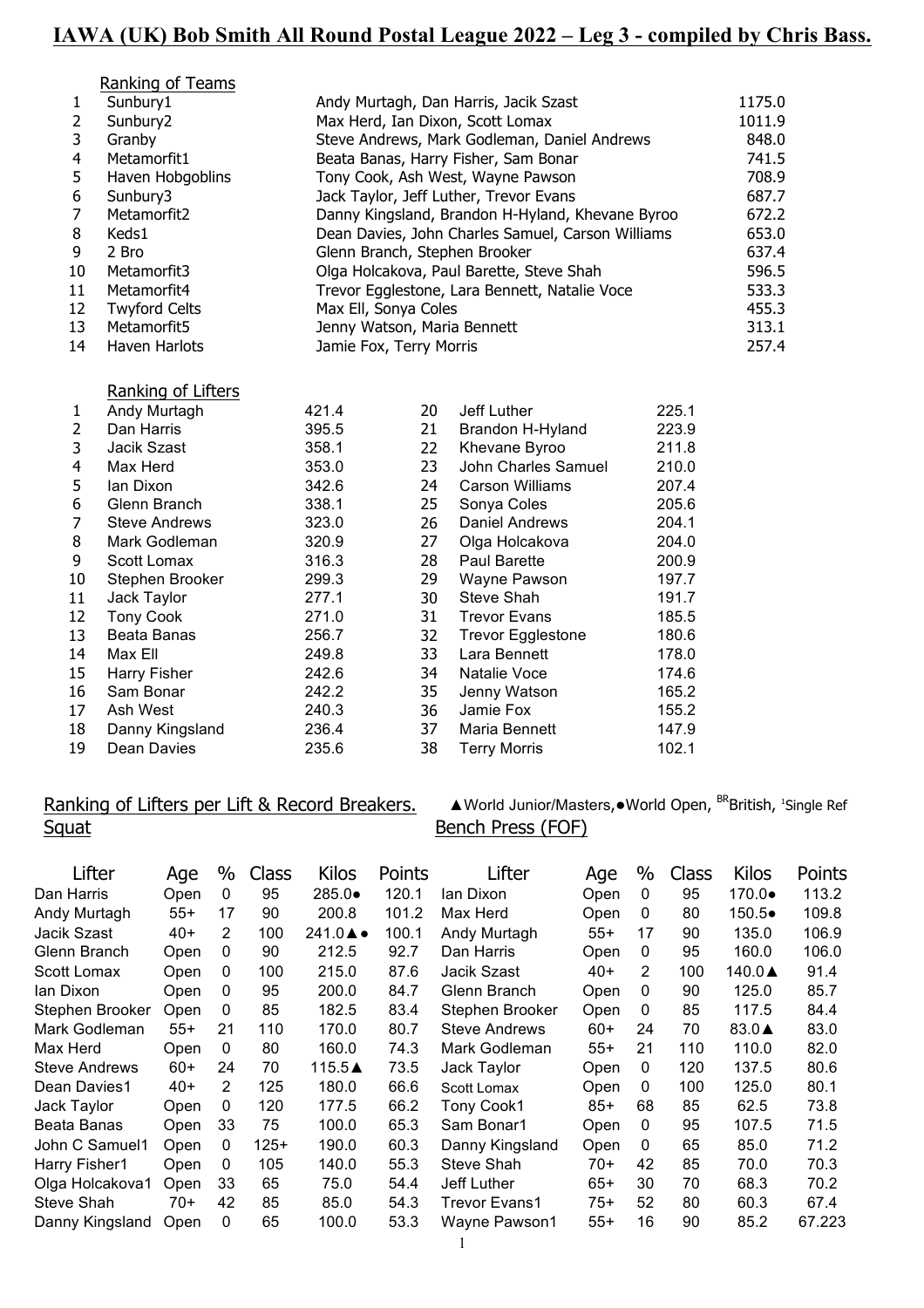#### Squat Bench Press (FOF)

| Lifter               | Age   | %  | <b>Class</b> | Kilos              | Points | Lifter             | Age   | %            | Class  | <b>Kilos</b>    | Points |
|----------------------|-------|----|--------------|--------------------|--------|--------------------|-------|--------------|--------|-----------------|--------|
| Jenny Watson         | $55+$ | 50 | 60           | 62.5▲              | 53.2   | Trevor Egglestone1 | 70+   | 40           | 105    | 75.0            | 65.4   |
| Carson Williams1     | 14-15 | 20 | 120          | 120.0              | 53.1   | Harry Fisher1      | Open  | 0            | 105    | 105.0           | 65.2   |
| <b>Tony Cook1</b>    | $85+$ | 68 | 85           | 70.0               | 52.6   | Ash West1          | Open  | $\Omega$     | 120    | 110.0           | 64.2   |
| Brandon H-Hyland     | Open  | 0  | 80           | 112.5              | 52.5   | Max Ell1           | Open  | 33           | 55     | 47.5            | 62.1   |
| Ash West1            | Open  | 0  | 120          | 140.0              | 52.0   | Khevane Byroo1     | Open  | 0            | 90     | 90.0            | 61.9   |
| Daniel Andrews       | Open  | 0  | 80           | 110.0              | 51.1   | Beata Banas        | Open  | 33           | 75     | $60.0\bullet$   | 61.6   |
| Max Ell1             | Open  | 33 | 55           | 57.5               | 47.8   | Dean Davies1       | 40+   | 2            | 125    | 97.5            | 56.7   |
| Jamie Fox1           | Open  | 0  | 85           | 105.0              | 47.1   | Natalie Voce1      | Open  | 34           | 90     | 60.0            | 54.3   |
| Sam Bonar1           | Open  | 0  | 95           | 110.0              | 46.6   | Brandon H-Hyland   | Open  | 0            | 80     | 72.5            | 53.2   |
| Sonya Coles1         | $40+$ | 39 | 95           | 77.5               | 46.2   | Jamie Fox1         | Open  | 0            | 85     | 75.0            | 52.9   |
| Paul Barette1        | $45+$ | 7  | 75           | 85.0               | 43.8   | Paul Barette1      | $45+$ | 7            | 75     | 65.0            | 52.6   |
| Lara Bennett1        | 16-17 | 43 | 65           | $52.5^{\text{BK}}$ | 40.9   | Olga Holcakova1    | Open  | 33           | 65     | 45.0            | 51.3   |
| Khevane Byroo1       | Open  | 0  | 90           | 85.0               | 37.2   | Daniel Andrews     | Open  | $\mathbf{0}$ | 80     | 70.0            | 51.1   |
| Natalie Voce1        | Open  | 34 | 90           | 62.5               | 36.0   | Jenny Watson       | $55+$ | 50           | 60     | $37.5\triangle$ | 50.2   |
| Wayne Pawson1        | $55+$ | 16 | 90           | 70.0               | 35.1   | John C Samuel1     | Open  | 0            | $125+$ | 100.0           | 49.9   |
| Maria Bennett        | $60+$ | 55 | 100          | $40.0\triangle$    | 25.7   | Maria Bennett      | $60+$ | 55           | 100    | $42.5\triangle$ | 42.9   |
| Trevor Egglestone1   | 70+   | 40 | 105          | 30.0               | 16.6   | Lara Bennett1      | 16-17 | 43           | 65     | $35.0\triangle$ | 42.8   |
| Jeff Luther          | $65+$ | 30 | 70           | 20.0               | 13.1   | Terry Morris1      | $65+$ | 30           | 105    | 52.5            | 42.75  |
| <b>Trevor Evans1</b> | 75+   | 52 | 80           | 0.0                | 0.0    | Carson Williams1   | 14-15 | 20           | 120    | 60.0            | 41.7   |
| <b>Terry Morris1</b> | $65+$ | 30 | 105          | 0.0                | 0.0    | Sonya Coles1       | $40+$ | 39           | 95     | 42.5            | 39.8   |

## 2H Deadlift **Lateral Raise Standing**

| Lifter                | Age       | $\%$           | Class  | <b>Kilos</b>        | Points | Lifter               | Age       | $\%$           | Class  | <b>Kilos</b>   | Points |
|-----------------------|-----------|----------------|--------|---------------------|--------|----------------------|-----------|----------------|--------|----------------|--------|
| Andy Murtagh          | $55+$     | 17             | 90     | 270.3               | 109.9  | Andy Murtagh         | $55+$     | 17             | 90     | 37.6           | 103.5  |
| Dan Harris            | Open      | $\mathbf{0}$   | 95     | 295.0●              | 100.3  | Max Herd             | Open      | 0              | 80     | $40.0 \bullet$ | 101.5  |
| Glenn Branch          | Open      | 0              | 90     | 250.0               | 88.0   | Jeff Luther          | $65+$     | 30             | 70     | 25.6▲          | 91.5   |
| Jacik Szast           | $40+$     | 2              | 100    | 260.0▲              | 87.1   | <b>Steve Andrews</b> | $60+$     | 24             | 70     | 25.0           | 86.9   |
| Mark Godleman         | $55+$     | 21             | 110    | 210.0               | 80.4   | Jacik Szast          | $40+$     | $\overline{2}$ | 100    | 35.0           | 79.4   |
| <b>Steve Andrews</b>  | $60+$     | 24             | 70     | 155.0               | 79.6   | Scott Lomax          | Open      | 0              | 100    | 35.0           | 77.9   |
| Beata Banas           | Open      | 33             | 75     | $145.0^{\text{BK}}$ | 76.4   | Mark Godleman        | $55+$     | 21             | 110    | 30.0           | 77.8   |
| lan Dixon             | Open      | 0              | 95     | 220.0               | 75.2   | <b>Trevor Evans1</b> | $75+$     | 52             | 80     | 20.0           | 77.7   |
| Tony Cook1            | $85+$     | 68             | 85     | 120.0               | 72.7   | Max Ell1             | Open      | 33             | 55     | 16.0           | 72.7   |
| Scott Lomax           | Open      | 0              | 100    | 215.0               | 70.7   | <b>Tony Cook1</b>    | $85+$     | 68             | 85     | 17.5           | 71.8   |
| Jack Taylor           | Open      | 0              | 120    | 230.0               | 69.2   | Sonya Coles1         | $40+$     | 39             | 95     | 22.0           | 71.6   |
| Stephen Brooker       | Open      | 0              | 85     | 187.5               | 69.1   | Glenn Branch         | Open      | 0              | 90     | 30.0           | 71.5   |
| Max Herd              | Open      | 0              | 80     | 180.0               | 67.4   | Ash West1            | Open      | 0              | 120    | 34.5           | 70.0   |
| Max Ell1              | Open      | 33             | 55     | 100.0               | 67.1   | lan Dixon            | Open      | 0              | 95     | 30.0           | 69.5   |
| <b>Steve Shah</b>     | $70+$     | 42             | 85     | $130.0^{BR}$        | 67.0   | Sam Bonar1           | Open      | 0              | 95     | 30.0           | 69.4   |
| Carson Williams1      | $14 - 15$ | 20             | 120    | 180.0               | 64.2   | Dan Harris           | Open      | 0              | 95     | 30.0           | 69.1   |
| Paul Barette1         | $45+$     | $\overline{7}$ | 75     | 150.0               | 62.3   | Harry Fisher1        | Open      | 0              | 105    | 30.0           | 64.7   |
| Jenny Watson          | $55+$     | 50             | 60     | $90.0 \triangle$    | 61.8   | Brandon H-Hyland     | Open      | 0              | 80     | 25.0           | 63.7   |
| Dean Davies1          | $40+$     | $\overline{2}$ | 125    | 200.0               | 59.7   | Stephen Brooker      | Open      | 0              | 85     | 25.0           | 62.4   |
| Olga Holcakova1       | Open      | 33             | 65     | 100.0               | 58.6   | Jack Taylor          | Open      | 0              | 120    | $30.0\bullet$  | 61.1   |
| Harry Fisher1         | Open      | $\pmb{0}$      | 105    | 180.0               | 57.4   | Trevor Egglestone1   | $70+$     | 40             | 105    | 20.0           | 60.6   |
| John C Samuel1        | Open      | 0              | $125+$ | 220.0               | 56.4   | Khevane Byroo1       | Open      | 0              | 90     | 25.0           | 59.8   |
| Jamie Fox1            | Open      | 0              | 85     | 152.5               | 55.2   | Danny Kingsland      | Open      | 0              | 65     | 20.0           | 58.2   |
| Sam Bonar1            | Open      | 0              | 95     | 160.0               | 54.7   | Beata Banas          | Open      | 33             | 75     | $15.0 \bullet$ | 53.5   |
| Brandon H-Hyland      | Open      | 0              | 80     | 145.0               | 54.6   | Daniel Andrews       | Open      | 0              | 80     | 21.0           | 53.3   |
| Ash West1             | Open      | 0              | 120    | 180.0               | 54.0   | Dean Davies1         | $40+$     | $\overline{2}$ | 125    | 26.0           | 52.6   |
| Danny Kingsland       | Open      | 0              | 65     | $125.0^{BR}$        | 53.7   | Wayne Pawson1        | $55+$     | 16             | 90     | 18.5           | 50.7   |
| Khevane Byroo1        | Open      | 0              | 90     | 150.0               | 53.0   | Carson Williams1     | $14 - 15$ | 20             | 120    | 20.0           | 48.3   |
| Lara Bennett1         | 16-17     | 43             | 65     | $82.5^{\text{BK}}$  | 51.8   | Natalie Voce1        | Open      | 34             | 90     | 15.0           | 47.2   |
| Jeff Luther           | $65+$     | 30             | 70     | 95.3                | 50.3   | John C Samuel1       | Open      | 0              | $125+$ | 25.0           | 43.4   |
| <b>Daniel Andrews</b> | Open      | 0              | 80     | 130.0               | 48.7   | Lara Bennett1        | $16 - 17$ | 43             | 65     | 10.0           | 42.5   |
| <b>Terry Morris1</b>  | $65+$     | 30             | 105    | 115.0               | 48.1   | Paul Barette1        | $45+$     | $\overline{7}$ | 75     | 15.0           | 42.2   |
| Sonya Coles1          | $40+$     | 39             | 95     | 100.0               | 48.0   | Olga Holcakova1      | Open      | 33             | 65     | 10.0           | 39.7   |
| Wayne Pawson1         | $55+$     | 16             | 90     | 110.0               | 44.6   | Maria Bennett        | $60+$     | 55             | 100    | 10.0           | 35.1   |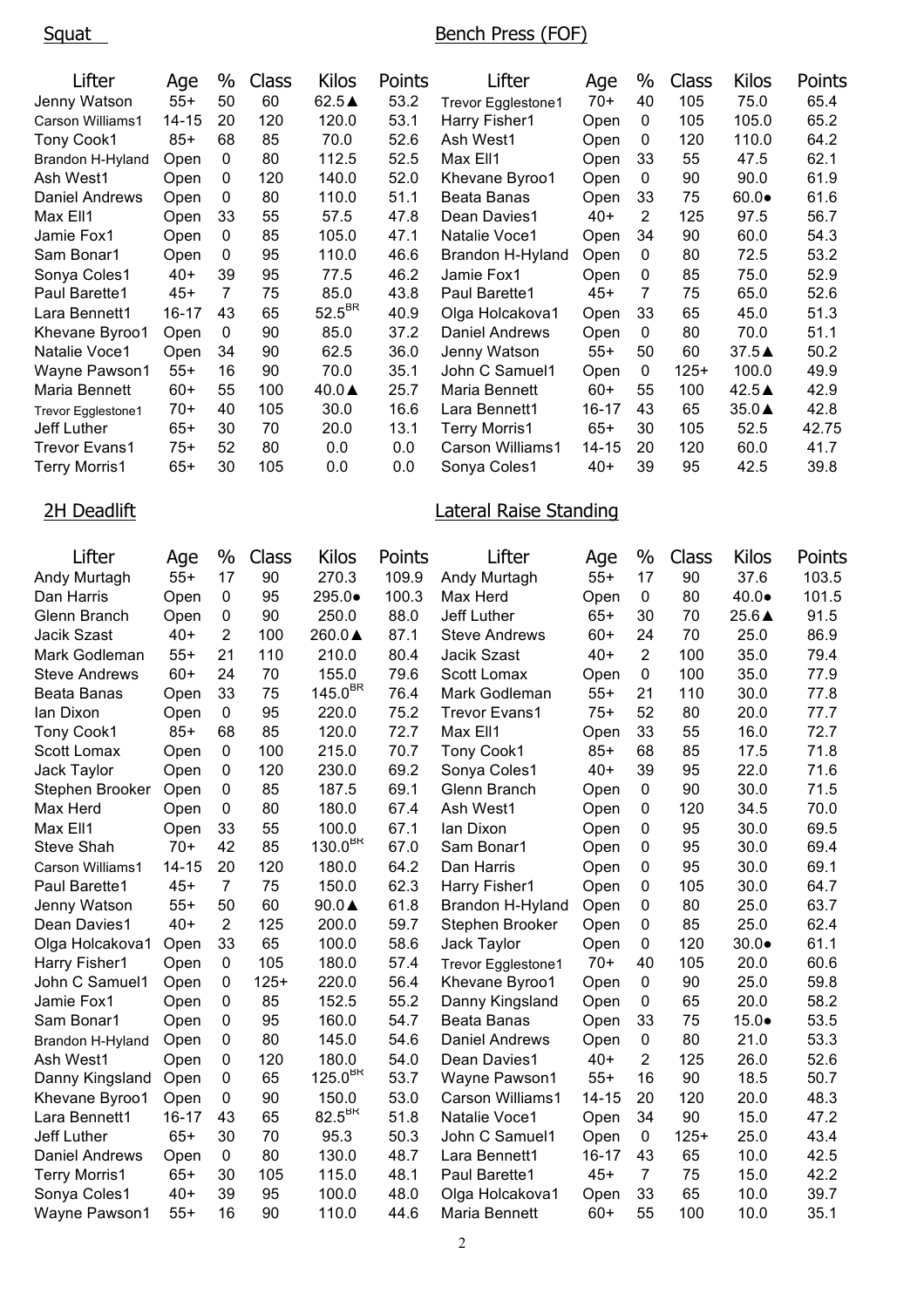#### 2H Deadlift **Lateral Raise Standing** Lifter Age % Class Kilos Points Lifter Age % Class Kilos Points Maria Bennett 60+ 55 100 85.0▲ 44.1 Terry Morris1 65+ 30 105 4.0 11.3 Trevor Evans1 75+ 52 80 70.3 40.3 Jamie Fox1 Open 0 85 0.0 0.0 Trevor Egglestone1 70+ 40 105 85.0 38.0 Jenny Watson 55+ 50 60 0.0 0.0

## Ranking of Teams after Legs 1+2+3.

Natalie Voce1 Open 34 90 80.0 37.1 Steve Shah 70+ 42 85 0.0 0.0

| $\mathbf{1}$    | Sunbury1             | Dan Harris, Ian Dixon, Andy Murtagh                     | 3018.9 |
|-----------------|----------------------|---------------------------------------------------------|--------|
| $\overline{2}$  | Sunbury <sub>2</sub> | Jacik Szast, Jeff Luther, Jack Taylor                   | 2463.7 |
| 3               | Granby               | Steve Andrews, Mark Godleman, Daniel Andrews            | 2453.9 |
| $\overline{4}$  | Metamorfit1          | Beata Banas, Paul Barette, Harry Fisher                 | 2271.9 |
| 5               | Haven Hobgoblins     | Ash West, Jamie Fox, Tony Cook                          | 2099.0 |
| 6               | Metamorfit2          | Olga Holcakova, Sam Bonar, Danny Kingsland              | 2078.3 |
| 7               | Metamorfit3          | Brandon H-Hyland, Khevane Byroo, Lara Bennett           | 1816.8 |
| 8               | Keds1                | Dean Davies, Beckham Davies, Frannie Osborne-Keddy      | 1800.8 |
| 9               | 2 Bro                | Glenn Branch, Stephen Brooker                           | 1710.9 |
| 10              | Metamorfit4          | Gareth Edwards, Trevor Egglestone, Natalie Voce         | 1599.0 |
| 11              | Sunbury3             | Max Herd, Scott Lomax, Trevor Evans                     | 1510.4 |
| 12 <sup>°</sup> | <b>Twyford Celts</b> | Max Ell, Sonya Coles                                    | 1151.0 |
| 13              | Haven Harlots        | Wayne Pawson, Terry Morris                              | 1128.9 |
| 14              | Keds2                | Kingston Williams, Carson Williams, John Charles Samuel | 847.8  |
| 15              | Metamorfit5          | Aiden Voce                                              | 459.1  |
| 16              | Keds3                | Luke Osborne-Keddy                                      | 116.4  |

## Ranking of Lifters after Legs 1+2+3

| 1              | Andy Murtagh         | 1067.9 | 24 | Khevane Byroo         | 632.1 |
|----------------|----------------------|--------|----|-----------------------|-------|
| 2              | <b>Steve Andrews</b> | 1004.0 | 25 | Daniel Andrews        | 618.9 |
| 3              | Ian Dixon            | 928.9  | 26 | Lara Bennett          | 560.7 |
| 4              | Glenn Branch         | 902.0  | 27 | Trevor Egglestone     | 547.3 |
| 5              | Jacik Szast          | 862.7  | 28 | Natalie Voce          | 533.4 |
| 6              | Mark Godleman        | 831.1  | 29 | Sonya Coles           | 506.4 |
| $\overline{7}$ | Stephen Brooker      | 808.9  | 30 | John Charles Samuel   | 501.2 |
| 8              | Max Herd             | 789.4  | 31 | Carson Williams       | 487.1 |
| 9              | Beata Banas          | 775.3  | 32 | Ash West              | 486.2 |
| 10             | <b>Tony Cook</b>     | 772.4  | 33 | <b>Terry Morris</b>   | 418.6 |
| 11             | Danny Kingsland      | 732.8  | 34 | <b>Trevor Evans</b>   | 392.5 |
| 12             | Sam Bonar            | 726.2  | 35 | Scott Lomax           | 388.0 |
| 13             | Jeff Luther          | 720.3  | 36 | Frannie Osborne-Keddy | 381.1 |
| 14             | Jack Taylor          | 714.7  | 37 | Kingston Williams     | 335.4 |
| 15             | Dan Harris           | 705.0  | 38 | Maria Bennett         | 309.6 |
| 16             | Paul Barette         | 694.7  | 39 | Mick Phillips         | 246.3 |
| 17             | Harry Fisher         | 693.4  | 40 | Tom Headford          | 232.9 |
| 18             | Olga Holcakova       | 686.7  | 41 | Luke Osborne-Keddy    | 220.4 |
| 19             | Wayne Pawson         | 653.0  | 42 | Beckham Davies        | 196.5 |
| 20             | Jamie Fox            | 651.3  | 43 | Steve Sha             | 191.7 |
| 21             | Brandon H-Hyland     | 647.3  | 44 | Gareth Edwards        | 182.6 |
| 22             | Max Ell              | 644.6  | 45 | Aiden Voce            | 165.2 |
| 23             | Dean Davies          | 643.2  | 46 | Jenny Watson          | 146.0 |
|                |                      |        |    |                       |       |